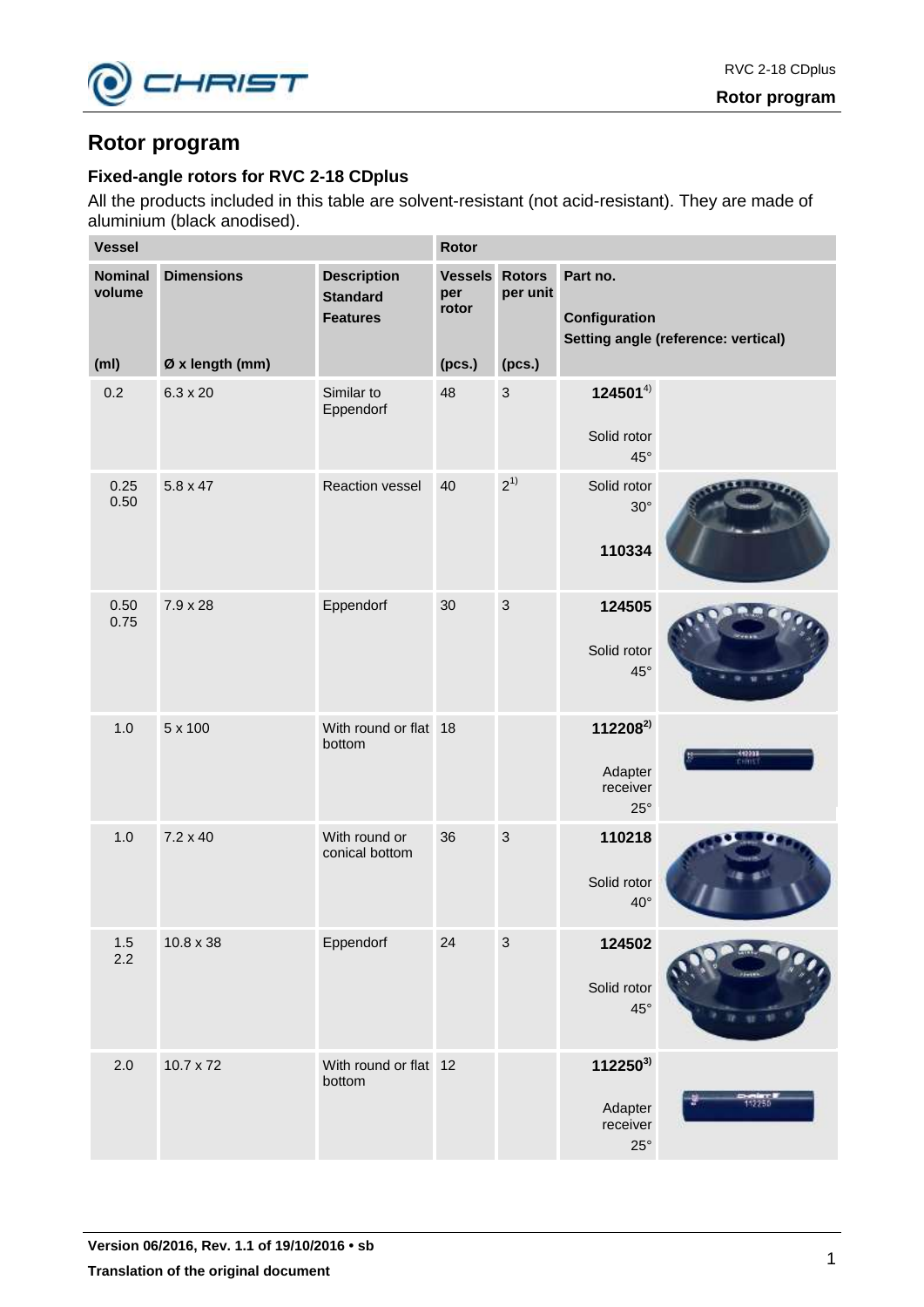## **Rotor program**



| <b>Vessel</b>            |                        |                                                          | Rotor                                 |              |                                               |                                     |
|--------------------------|------------------------|----------------------------------------------------------|---------------------------------------|--------------|-----------------------------------------------|-------------------------------------|
| <b>Nominal</b><br>volume | <b>Dimensions</b>      | <b>Description</b><br><b>Standard</b><br><b>Features</b> | <b>Vessels Rotors</b><br>per<br>rotor | per unit     | Part no.<br>Configuration                     | Setting angle (reference: vertical) |
| (m <sub>l</sub> )        | Ø x length (mm)        |                                                          | (pcs.)                                | (pcs.)       |                                               |                                     |
| 2.0                      | $11.2 \times 36$       | With flat bottom                                         | 36                                    | $\mathbf{3}$ | 110188<br>Solid rotor<br>$40^{\circ}$         |                                     |
| 2.0                      | $16.1 \times 56$       | With flat bottom,<br>micro reaction<br>vessel            | 18                                    | $2^{1}$      | 112351<br>Solid rotor<br>$22^{\circ}$         |                                     |
| 2.5                      | $11.7 \times 32$       | Chromacol,<br>with flat bottom                           | 24                                    | $\mathbf{3}$ | 110517<br>Solid rotor<br>$40^{\circ}$         |                                     |
| 2.5                      | 12 x 36                | With round or flat 24<br>bottom                          |                                       | $\mathbf{3}$ | 110327<br>Solid rotor<br>$40^{\circ}$         |                                     |
| 4.0                      | 14.8 x 83              | With round or flat 12<br>bottom                          |                                       |              | 1122493)<br>Adapter<br>receiver<br>$25^\circ$ |                                     |
| 4.0<br>$7.0$             | $12.5 \times 70 - 100$ | <b>DIN 58970</b>                                         | 18                                    | $\mathbf{1}$ | 124512<br>Disc rotor<br>$25^{\circ}$          |                                     |
| 5.0                      | 15 x 45                | With flat bottom                                         | 18                                    | $2^{1}$      | 112328<br>Solid rotor<br>$40^{\circ}$         |                                     |
| 5.5                      | $15.6 \times 57$       | With flat bottom                                         | 18                                    | $2^{1}$      | 110514<br>Solid rotor<br>$22^{\circ}$         |                                     |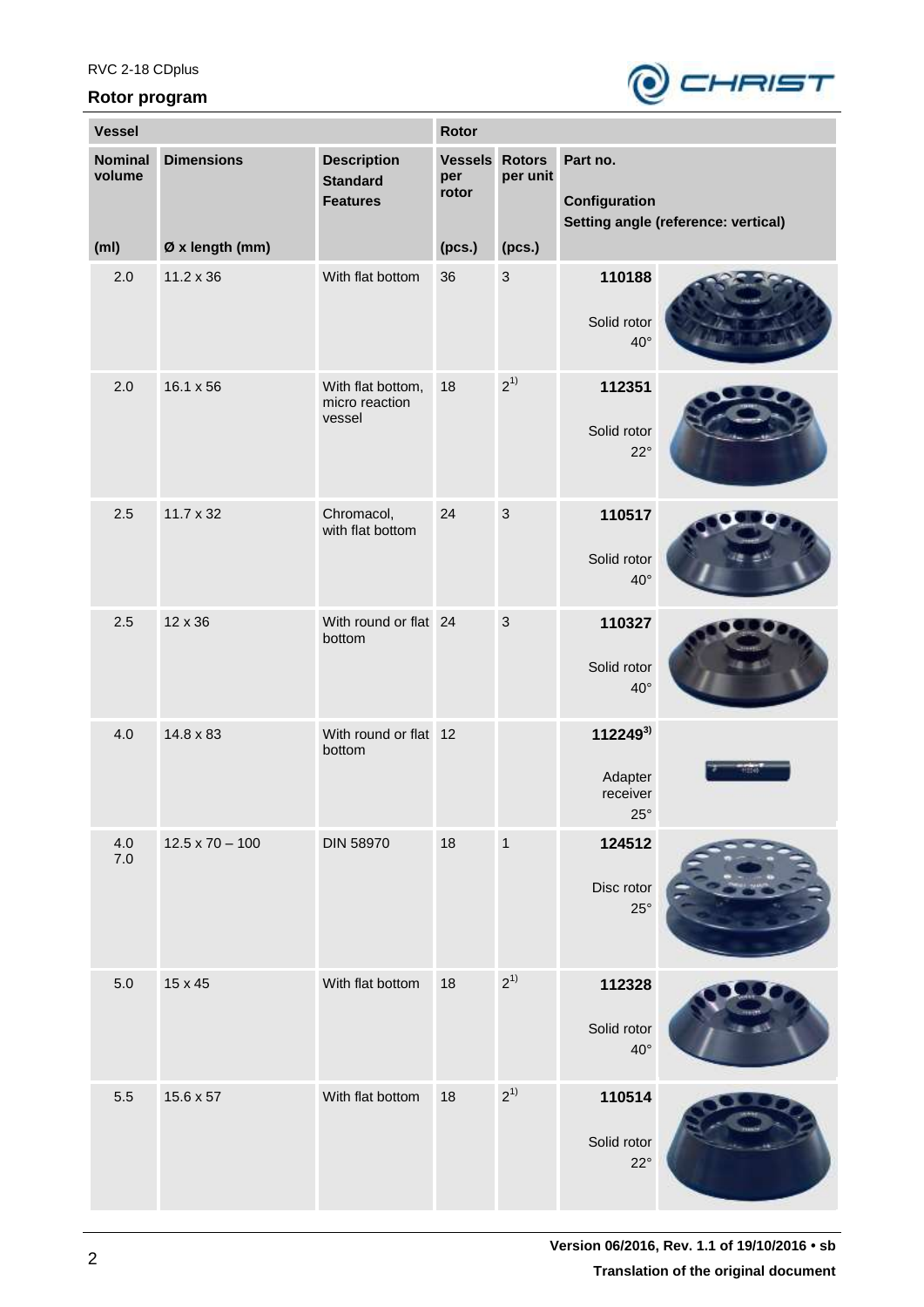

## **Rotor program**

| <b>Vessel</b>            |                                          |                                                           | Rotor                                 |              |                                            |                                     |
|--------------------------|------------------------------------------|-----------------------------------------------------------|---------------------------------------|--------------|--------------------------------------------|-------------------------------------|
| <b>Nominal</b><br>volume | <b>Dimensions</b>                        | <b>Description</b><br><b>Standard</b><br><b>Features</b>  | <b>Vessels Rotors</b><br>per<br>rotor | per unit     | Part no.<br>Configuration                  | Setting angle (reference: vertical) |
| (m <sub>l</sub> )        | Ø x length (mm)                          |                                                           | (pcs.)                                | (pcs.)       |                                            |                                     |
| 10.0                     | 16 x 150                                 | With round<br>bottom                                      | 8                                     | $\mathbf{1}$ | 112319<br>Disc rotor<br>$32^\circ$         |                                     |
| 10.0                     | 20 x 62                                  | With round or flat 12<br>bottom, micro<br>reaction vessel |                                       | $\mathbf{1}$ | 110265<br>Disc rotor<br>$25^{\circ}$       |                                     |
| 10.0<br>15.0             | $16.5 \times 80 - 100$                   | <b>DIN 58970</b>                                          | 12                                    | $\mathbf{1}$ | 124516                                     |                                     |
| alt.<br>15.0<br>18.0     | alternatively<br>$16.5 \times 100 - 125$ |                                                           | alt.<br>$\,6$                         |              | Disc rotor<br>$25^{\circ}$                 |                                     |
| 30.0                     | $23.8 - 25 \times 106 - 120$             | With round<br>bottom                                      | 8                                     | $\mathbf{1}$ | 110242<br>Disc rotor<br>$18^{\circ}$       |                                     |
| 30.0                     | 27.5 x 72                                | With flat bottom                                          | $\,6\,$                               | $\mathbf{1}$ | $112415^{4}$<br>Disc rotor<br>$22^{\circ}$ |                                     |
| 50.0                     | $28 - 28.5 \times 107$                   | With round<br>bottom                                      | $6\phantom{1}6$                       | $\mathbf{1}$ | 110226<br>Disc rotor<br>$20^{\circ}$       |                                     |
| 50.0                     | $29.5 - 30 \times 105 - 120$             | Falcon                                                    | $\,6\,$                               | $\mathbf{1}$ | 112383<br>Disc rotor<br>$20^{\circ}$       |                                     |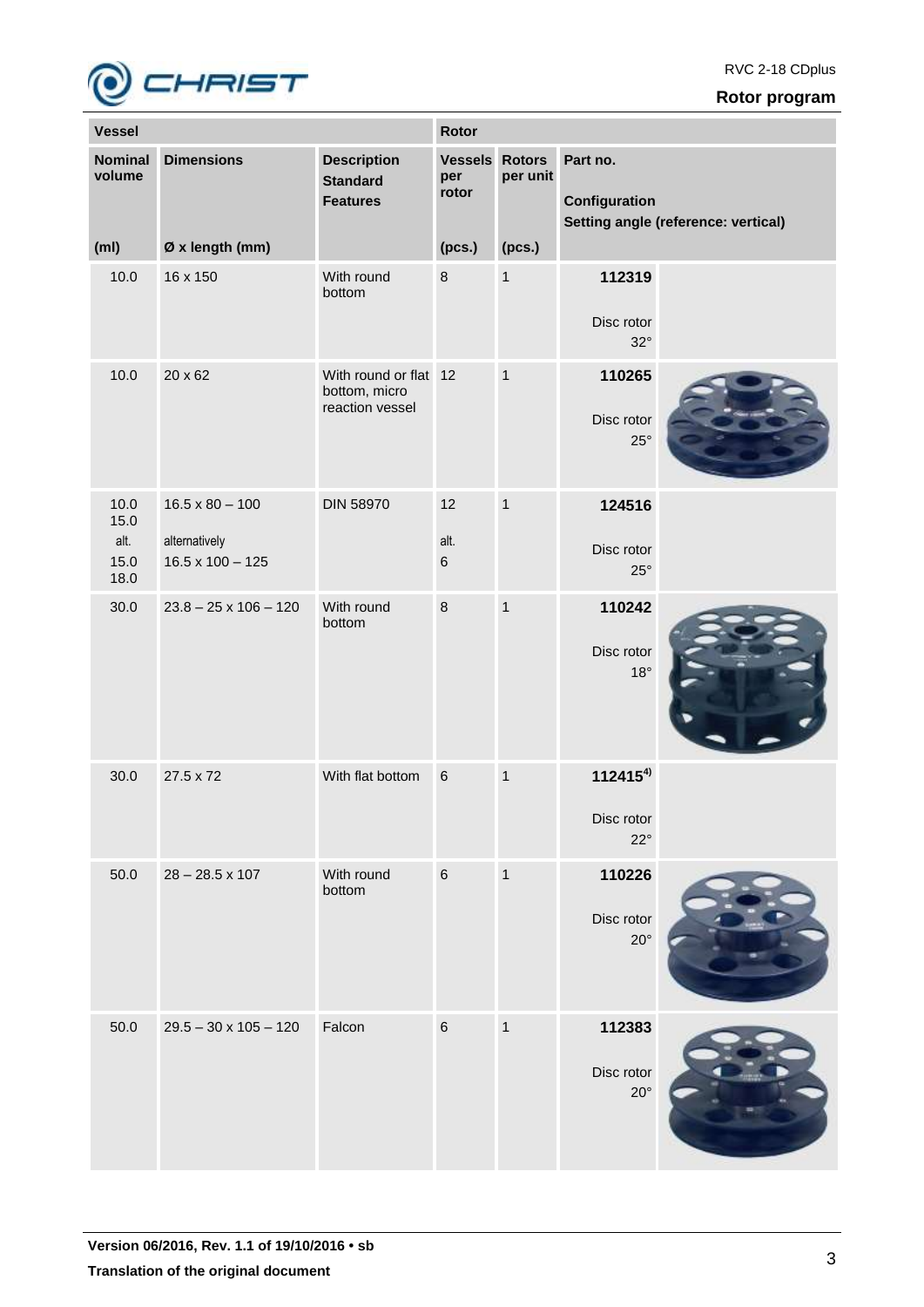#### **Rotor program**



| <b>Vessel</b>            |                   |                                                          | <b>Rotor</b>                          |          |                                                                  |               |  |
|--------------------------|-------------------|----------------------------------------------------------|---------------------------------------|----------|------------------------------------------------------------------|---------------|--|
| <b>Nominal</b><br>volume | <b>Dimensions</b> | <b>Description</b><br><b>Standard</b><br><b>Features</b> | <b>Vessels Rotors</b><br>per<br>rotor | per unit | Part no.<br>Configuration<br>Setting angle (reference: vertical) |               |  |
| (m <sub>l</sub> )        | Ø x length (mm)   |                                                          | (pcs.)                                | (pcs.)   |                                                                  |               |  |
| 50.0                     | 34 x 100          | <b>DIN 58970</b>                                         | $\,6\,$                               | 1        | 110252<br>Disc rotor<br>$20^{\circ}$                             |               |  |
|                          | Outside: 50 x 20  |                                                          |                                       |          | 110393<br>Distance ring                                          | <b>CATHER</b> |  |

# **Fixed-angle rotors for RVC 2-18 CDplus in HCl version**

All of the products included in this table are acid-resistant and, to a limited extent, also solventresistant. They are made of polypropylene (PP), polyvinylidene fluoride (PVDF), and nickel (Ni).

| <b>Vessel</b> |                                               |                                      | Rotor                                                    |                                          |                                     |                                                      |                                     |
|---------------|-----------------------------------------------|--------------------------------------|----------------------------------------------------------|------------------------------------------|-------------------------------------|------------------------------------------------------|-------------------------------------|
|               | <b>Nominal</b><br>volume<br>(m <sub>l</sub> ) | <b>Dimensions</b><br>Ø x length (mm) | <b>Description</b><br><b>Standard</b><br><b>Features</b> | <b>Vessels</b><br>per<br>rotor<br>(pcs.) | <b>Rotors</b><br>per unit<br>(pcs.) | Part no.<br>Configuration<br><b>Material</b>         | Setting angle (reference: vertical) |
|               | 0.25<br>0.50                                  | $5.8 \times 47$                      | <b>Reaction vessel</b>                                   | 40                                       | $2^{5}$                             | 112360<br>Solid rotor<br><b>PVDF</b><br>$30^\circ$   |                                     |
|               | 1.5<br>2.2                                    | $10.8 \times 38$                     | Eppendorf                                                | 24                                       | $2^{5}$                             | 112239<br>Solid rotor<br><b>PVDF</b><br>$45^{\circ}$ |                                     |
|               | 2.0                                           | $11.6 \times 32$                     | With flat bottom                                         | 24                                       | 3                                   | 110212<br>Solid rotor<br><b>PVDF</b><br>$40^{\circ}$ |                                     |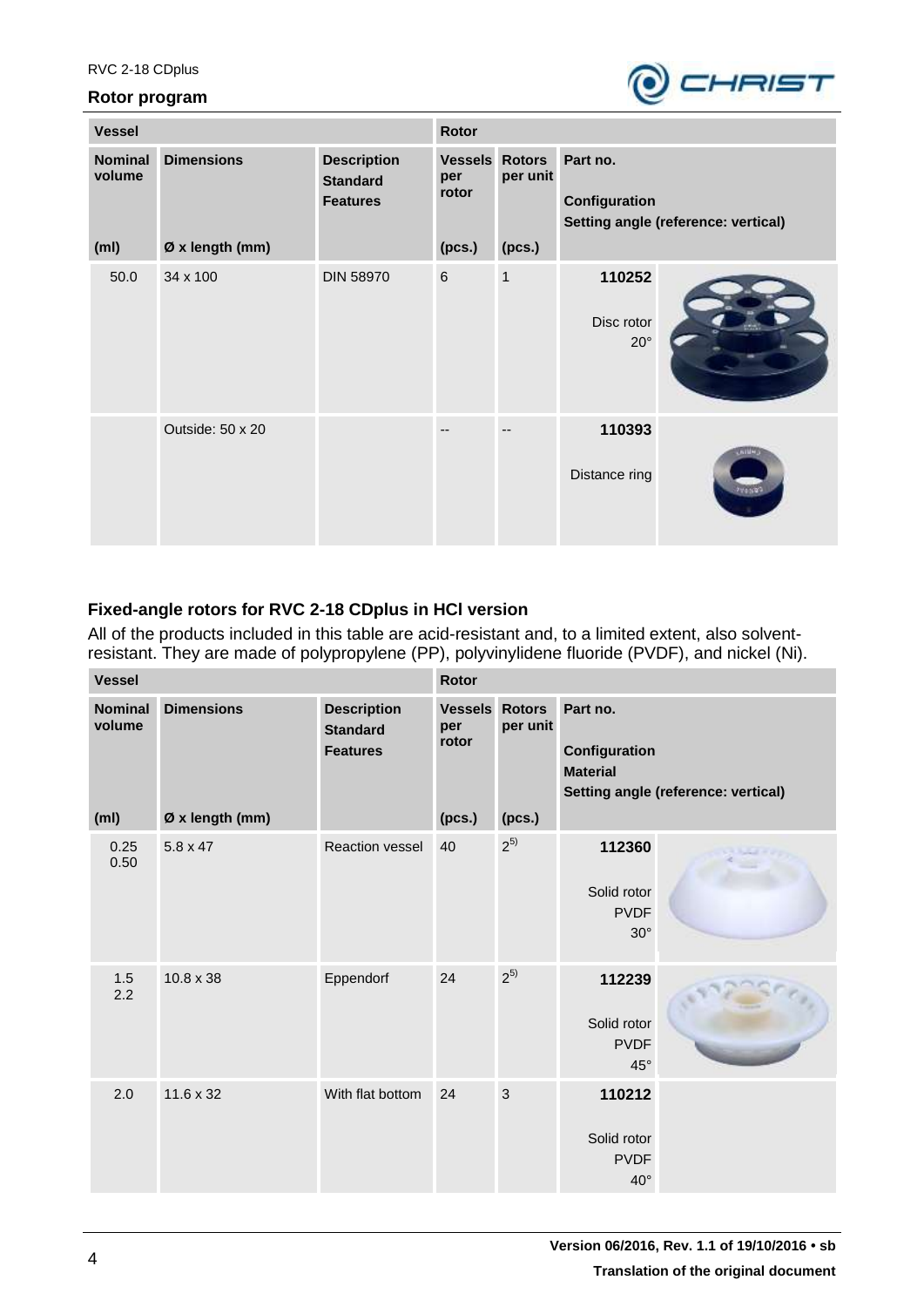

## **Rotor program**

| <b>Vessel</b>                                 |                                      |                                                             | Rotor                                    |                                     |                                                          |                                     |
|-----------------------------------------------|--------------------------------------|-------------------------------------------------------------|------------------------------------------|-------------------------------------|----------------------------------------------------------|-------------------------------------|
| <b>Nominal</b><br>volume<br>(m <sub>l</sub> ) | <b>Dimensions</b><br>Ø x length (mm) | <b>Description</b><br><b>Standard</b><br><b>Features</b>    | <b>Vessels</b><br>per<br>rotor<br>(pcs.) | <b>Rotors</b><br>per unit<br>(pcs.) | Part no.<br>Configuration<br><b>Material</b>             | Setting angle (reference: vertical) |
|                                               |                                      |                                                             |                                          |                                     |                                                          |                                     |
| 2.0                                           | $16.1 \times 56$                     | With flat bottom;<br>micro meaction<br>vessel               | 18                                       | $2^{5}$                             | $112425^{4}$<br>Solid rotor<br><b>PVDF</b><br>$35^\circ$ |                                     |
| 2.2                                           | 8 x 90                               | With round or<br>flat bottom                                | 24                                       | $\mathbf{1}$                        | 112253<br>Solid rotor<br><b>PVDF</b><br>$25^{\circ}$     |                                     |
| 2.5                                           | 12 x 36                              | With flat bottom                                            | 24                                       | $\overline{2}$                      | 112323<br>Solid rotor<br><b>PVDF</b><br>$40^{\circ}$     |                                     |
| 4.0<br>7.0                                    | $12.5 \times 70 - 100$               | <b>DIN 58970</b><br>with round or flat<br>bottom            | 18                                       | $\mathbf{1}$                        | 112261<br>Solid rotor<br><b>PVDF</b><br>$25^{\circ}$     |                                     |
| $5.0\,$                                       | 15 x 45                              | With flat bottom                                            | 18                                       | $\sqrt{2}$                          | 110211<br>Solid rotor<br>PP<br>$40^{\circ}$              |                                     |
| $5.0\,$                                       | 15 x 45                              | With flat bottom                                            | 18                                       | $\overline{2}$                      | 112298<br>Solid rotor<br><b>PVDF</b><br>$40^{\circ}$     |                                     |
| 9.0                                           | 13 x 100<br>$13 \times 70 - 100$     | Pyrex <sup>®</sup> no. 9826<br>with round or flat<br>bottom | 18                                       | $\mathbf{1}$                        | 1123764)<br>Disc rotor<br>PVDF, Ni<br>$25^{\circ}$       |                                     |